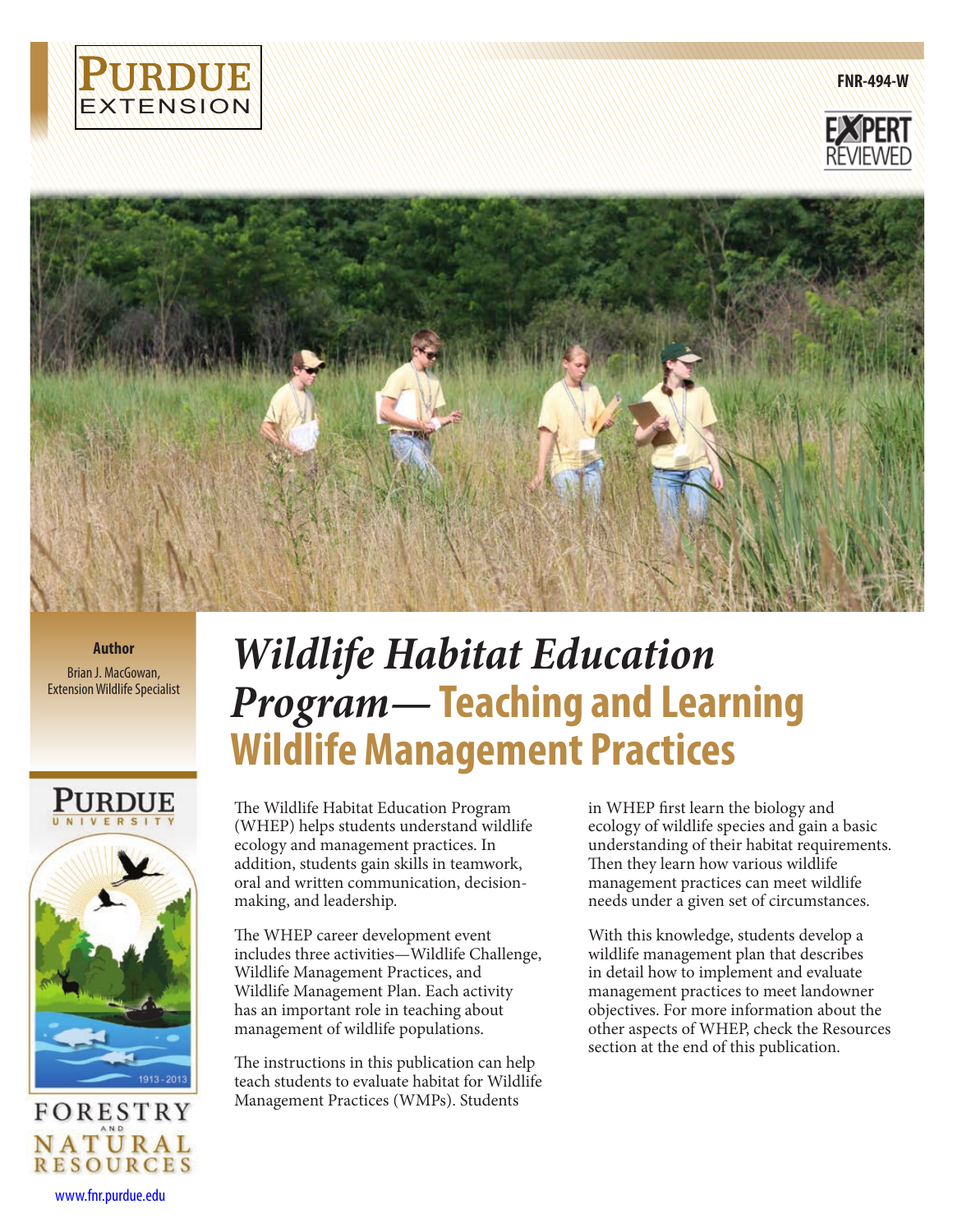# **What Are WMPs?**

**2**

Wildlife management practices are the key to maintaining and improving habitat for wildlife species. Wildlife species depend on food, water, and cover to survive. Without management, one or more of these components may be insufficient or absent. Even when food, water, and cover are abundant, some management is usually required to maintain them, since habitats change over time through plant succession. Early successional habitats such as grasslands can change substantially in species composition and structure within a few years. Even mature forests change over time, although more slowly. Many WMPs focus on the use of disturbance to manipulate plant succession in a habitat.

In addition to altering habitat, wildlife management practices can also directly affect wildlife populations. A wildlife manager may need to increase or decrease the harvest of game species, or use lethal control of nongame species, depending on site conditions and landowner objectives. A complete list of WMPs used in WHEP along with detailed descriptions may be found in the national WHEP manual (Harper et al., 2014).

## **Overview and Scoring**

The Indiana WHEP only uses the WMPs recommended for the species listed under the Eastern Deciduous Forest, Urban, or Wetland ecoregions of the national WHEP manual. And, in any given year, students are only evaluated on WMPs for one of these sections for both the WMP activity and the Wildlife Management Plan activity. Coaches will be notified of that year's ecoregion by February 1. Detailed and final instructions are updated annually on the Indiana Wildlife Habitat Education CDE website (see Resources).

Eight wildlife species are considered for the state WMP activity; only five are considered for regional invitationals. During the activity, students are given a summary of existing site conditions and circumstances to consider when recommending wildlife management practices. The unit boundaries are given during the explanation of the scenario. Students must consider **only** habitat conditions within the unit boundary. Based on this information and their evaluation of the existing habitat on site, each student recommends WMPs necessary to manage wildlife

and vegetative type. Management recommendations must consider each species **separately**. That is, WMPs are recommended as if each species were the only species (focal species) considered on the site. This is different from what participants do for the Wildlife Management Plan (see Carroll and Williams, 2014).

Each WMP should also be considered independently from other WMPs. Recommending a WMP that fulfills a missing habitat requirement does not preclude selecting other WMPs that meet the same missing habitat requirement. Students mark recommended WMPs on a score sheet (see Appendix 1 for a sample score sheet) and have 30 to 60 minutes to complete this activity. This is an individual activity, so no talking or collaboration among team members is allowed.

Participants receive credit for correctly marking recommended WMPs **and** for leaving blank WMPs that should not be recommended. Each student will begin with a baseline of 200 points. Four points will be awarded for each practice correctly identified and two points will be deducted for each incorrectly identified practice. Students can earn 0 to 400 points on this activity.

# **Strategies for Choosing Wildlife Management Practices**

The national WHEP manual, *Wildlife Habitat Education Program* (see Resources), lists appropriate wildlife management practices for wildlife species within each ecoregion, although not all wildlife management practices listed are used in every ecoregion. Most practices are appropriate for at least one species in the *Eastern Deciduous Forest* ecoregion (see Appendix 2). For example, within this ecoregion, "Water Control Structures" is a wildlife management practice suitable for only mourning doves, wood duck, bluegill, and largemouth bass. However, students should avoid automatically checking a practice listed for a particular species. Simply memorizing the matrix of WMPs and wildlife species in Appendix 2 is not a workable strategy, as checking every WMP as listed in the matrix could result in a score of zero if more WMPs are selected than necessary.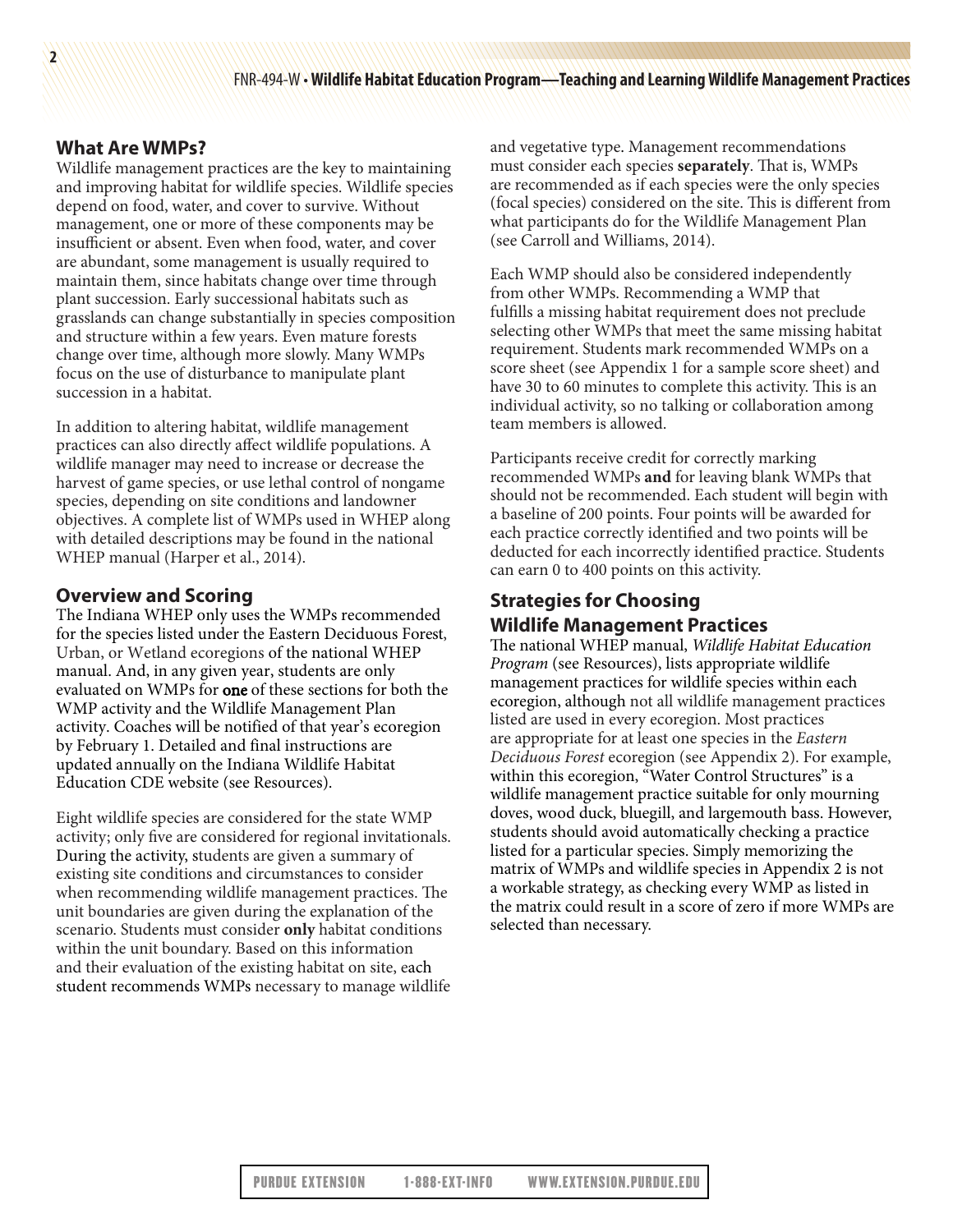Whether or not a student selects a WMP depends on the current habitat conditions under the given the scenario. The best strategy is to use the list provided in the manual as a **list of potential practices** to consider. Potential WMPs for species may or may not be appropriate under a given set of conditions and circumstances for a particular scenario. That is, students should avoid automatically checking the "Water Development for Wildlife" box just because mourning dove was one of the species listed for the activity. If permanent, open water sources are already available on a given property, "Water Development for Wildlife" is not an appropriate management practice and should be left unchecked for mourning dove, even though the landowner desires to maintain or increase mourning dove use of the property.

**3**

It may be unclear which WMP to recommend when given a choice of potential practices with similar goals and outcomes. When similarities between or among WMPs arise, students should consider both the intended purpose of each practice **and** the vegetation type. For example, both "Construct Fish Pond" and "Water Developments for Wildlife" will result in open water of some value to a variety of fish and wildlife species. The purpose of "Construct Fish Pond" is to develop habitat for fish. The purpose of "Water Developments for Wildlife" is to create aquatic habitat for wildlife. This may seem trivial, but the physical design of each and how they are managed are quite different for fish compared to wildlife.

Similarly, the vegetation type as well as the different aspects of each WMP should be considered when selecting appropriate WMPs. For example, both "Forest Management" and "Set-back Succession" WMPs may involve the use of mechanical disturbance (e.g., chainsaw) that results in setting back plant succession. With the "Forest Management" WMP, trees may be removed with a chainsaw to renew or maintain a forest stand (forest regeneration), improve the quality and composition of a forest stand (timber stand improvement), or increase sunlight exposure for forest roads (forest road maintenance).

With the "Set-back Succession" WMP, trees may be killed or removed (chainsawing) where trees are not desired for the focal wildlife species. The practice of chainsawing within the "Set-back Succession" WMP is intended to increase and maintain an early successional community not a forest. Even though herbaceous plants will develop where trees are removed from the "Forest Management" WMP, these will be short-lived and trees will eventually dominate the site. However, some activities within the

"Set-back Succession" WMP are applicable to managing woodlands and forests. "Prescribed Fire," for example, can be used to reduce litter, limit succession of woody plants, and encourage herbaceous groundcover. Even chainsawing can be used in woods if the goal is to convert hardwood forests to early succession or savanna. Again, these differences may seem trivial, but the methods used and the desired vegetation structures are quite different for these practices. When applicable, explanations are listed in the notes section for each WMP in the national WHEP manual (Harper et al., 2014). Notations and examples are also provided for each WMP listed for each wildlife species account in the manual.

Lastly, a common point of confusion regarding WMPs is whether or not a practice should be recommend based on need versus benefit. The manual lists food, water, and cover requirements of each wildlife species. If the site under consideration has a required element in sufficient quantity and/or condition for the target species, then students should not select practices which meet that required element, even though it could be utilized by the target wildlife species in some capacity (and thus, "benefit" them in some way; see the mourning dove example above). Thus, for the purposes of the WMP activity, if it's there already and in sufficient quantity and/or condition for the target species, it's not needed.

# **A Step-by-Step Approach**

As a general step-by-step approach for completing this activity, students should:

- 1) know the habitat requirements of each species
- 2) assess the species composition and structure of the vegetation community already available on the site
- 3) determine what habitat requirements are missing on the site for each wildlife species, and
- 4) determine which practices will supply the missing habitat requirements from the list of available WMPs for each wildlife species.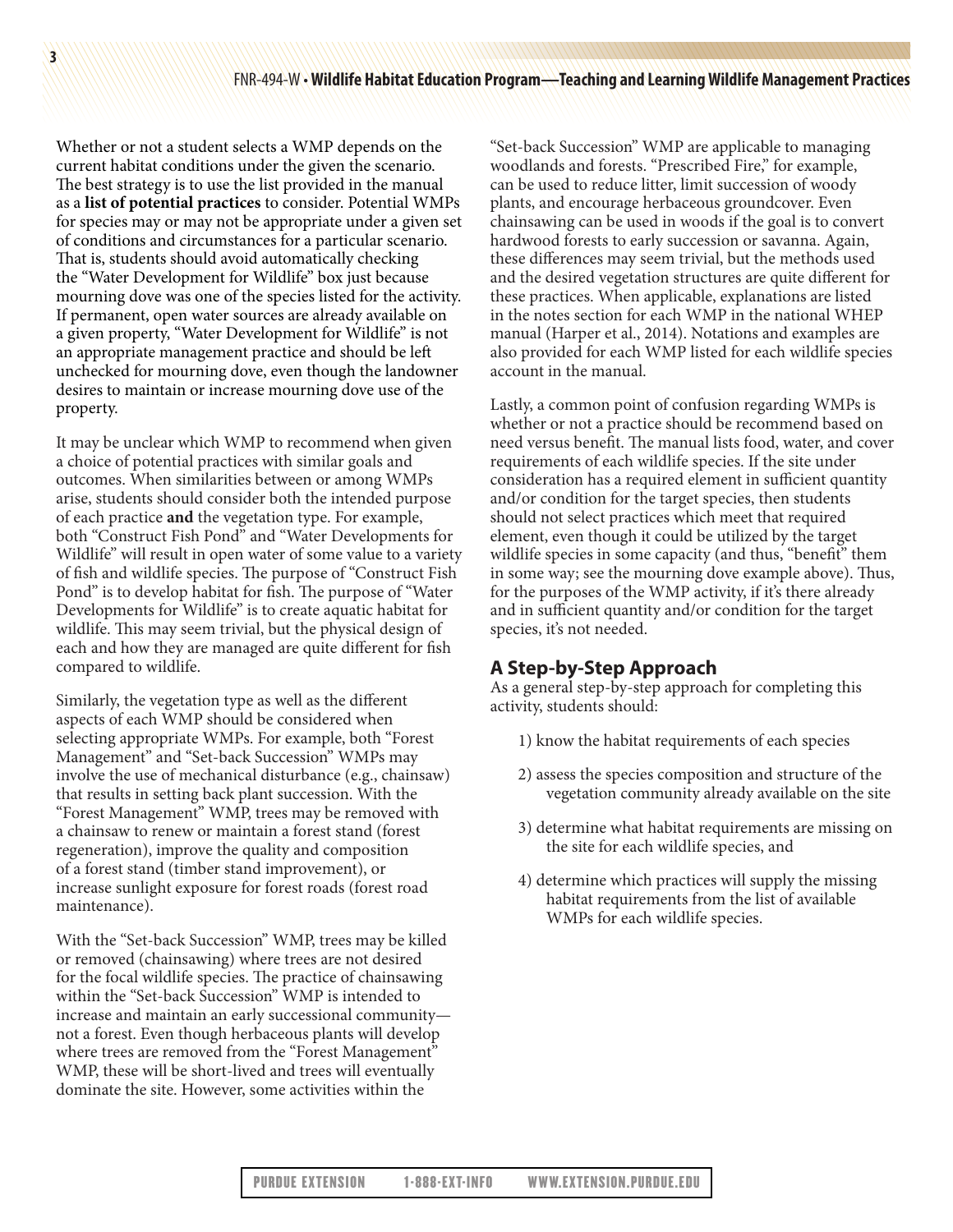FNR-494-W • **Wildlife Habitat Education Program—Teaching and Learning Wildlife Management Practices**



**Figure 1.** In this view of the small 1-acre pond looking from the dam, some slopes are gentle, but others are steep. Dense woods and shrubs grow to the pond's edge on two sides. A crop field is located on other side.



**Figure 2.** This 10-acre, row-crop field is located adjacent to the pond and part of the woods and can be managed for desirable wildlife species, if necessary. Note that the depression in the middle of the field may be suitable for a restored wetland or marsh. Stubble from the previous year's crop is also visible.

### **Examples**

For the site conditions and scenario listed below, I provide examples for only two wildlife species, wood duck and northern bobwhite, due to space limitations. For the activity, students will be provided stated objectives for eight wildlife species.

#### *Instructions*

The area considered is 15 acres. Consider no other habitat features outside of this area. There is a small woodlot (approximately 5 acres) that surrounds a small pond on two sides (Figure 1). The landowners also have a 10-acre, rowcrop field adjacent to the other side of the pond and part of the woods (Figure 2). Although the field is not planted yet, the entire field will be planted to corn this season, and you should consider the field to be an existing cornfield. The crop field provides supplemental income, but the landowners are willing to convert all or parts of the field to wildlife habitat.

*Note to instructors:* These instructions are representative of the type of information provided to students prior to the activity.

#### *Information students should gather while assessing the site*

A few hard-mast species, including American beech and shagbark hickory, are scattered throughout the woods. Very few of these trees are large (>16 inches) in diameter and, thus, capable of producing any substantial mast crop or cavities. Most of the woods are composed of relatively smaller (<10 inches) diameter, soft-mast species including black cherry, hackberry, basswood, and cottonwood (Figure 3), although some smaller oaks (pin oaks, bur oak) are sparsely scattered in the woods.



**Figure 3.** When looking at a site, students need to look at the successional stage(s), species composition including desirable plants as well as invasive plants, and the presence and characteristics of required habitat components for the focal species. In this woodlot, there are a couple of large, shagbark hickory trees in the stand, but most of the stand is composed of smaller, soft-mast species including hackberry, black cherry, and cottonwood.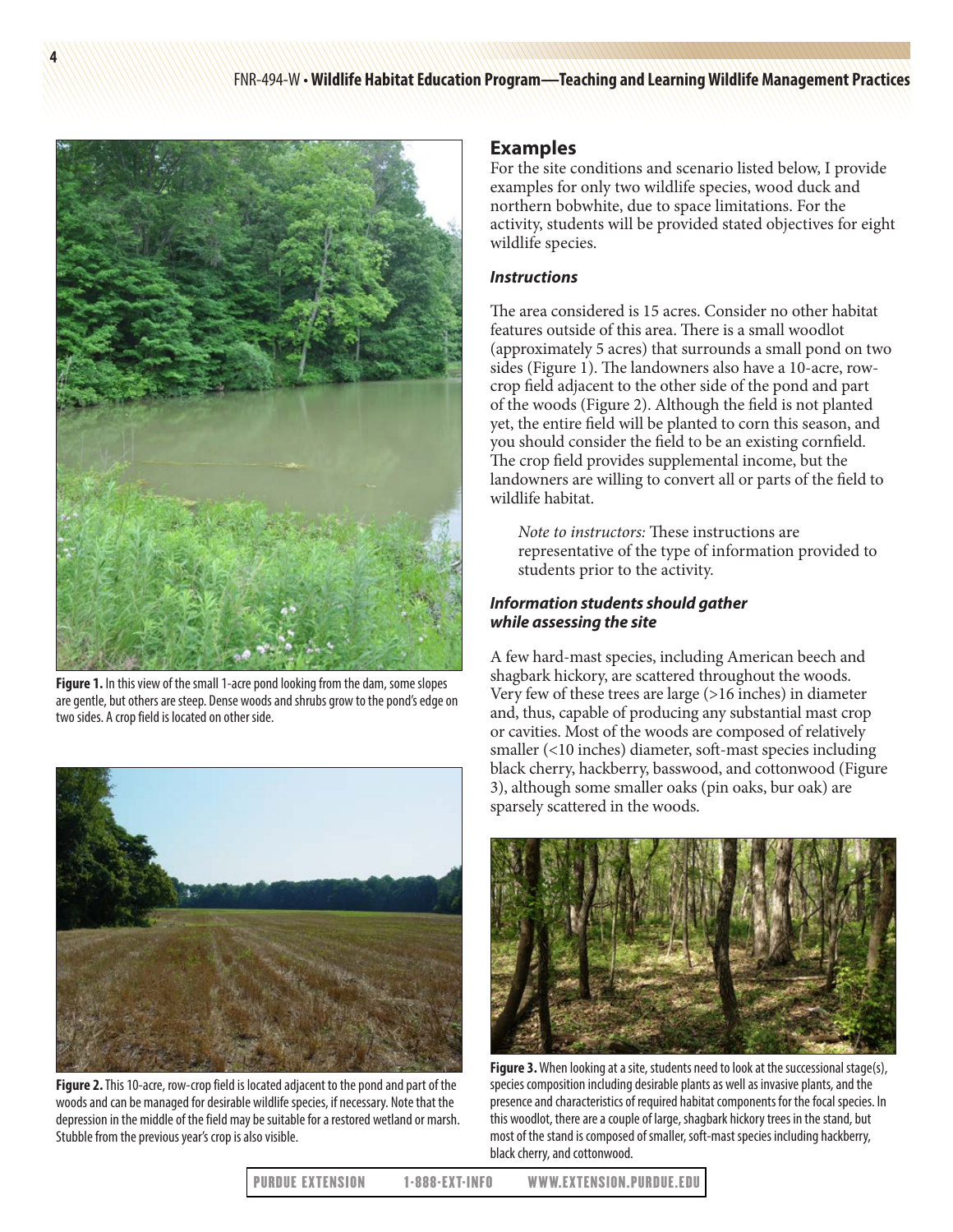

**Figure 4.** For this relatively common plant, many basil rosettes were scattered throughout the woodlot (left). A few plants with the same kidney-shaped basal leaves were taller with small white flower clusters (right). The leaves of both forms have a garlic smell when crushed. This species is herbaceous—that is, it has no woody stems. *Credits: Tom Heutte, USDA Forest Service, Bugwood.org (left), Chris Evans, Illinois Wildlife Action Plan, Bugwood.org (right)*



**Figure 5.** Many small woody seedlings with leaves similar to those of the plant in Figure 4 were scattered throughout the woodlot. The leaves of this plant are maple-leaf shaped (not kidney-shaped), are more sharply serrated (points on the edges of the leaves), and lack the garlic smell when crushed. They are also arranged on the plant in opposite pairs. *Credit: Wendy VanDyk Evans, Bugwood.org*



**Figure 6.** This fairly common shrub is growing vigorously in the understory and along the woods' edge. It has completely leafed out (most shrubs are just now breaking bud or are still dormant). The stems are hollow when broken. The branching and leaf arrangement are opposite. Very few, if any, herbaceous plants are found growing directly under these shrubs.

Size class distribution of the overstory trees as well as the open understory structure is generally consistent throughout the woodlot. The understory is relatively open, but several common plant species were found throughout the understory and/or along the edge of the woods (Figures 4-6). The pond has a simple dam along one edge that appears to be functional; no water control structure is visible. Woods and shrubs border two sides of the pond with the crop field bordering the remaining edge. A small depression is located in the crop field and stubble from the previous year's crop is also apparent.

*Note to instructors:* This description is not provided during the activity. These are examples of characteristics students should assess on a given site (Step #2 above).

During the activity, a specific area will be delineated for students. It is their responsibility to walk the area while noting the presence or absence of the habitat requirements for each species. Important habitat features that are very rare or difficult to see will be provided to students in the scenario since it wouldn't be reasonable to expect students to find them in a limited amount of time. For example, when only a few non-native invasive plants are located in the area, students will be instructed that non-native invasive plants are present. Remember that each WMP should be considered separately from others. In a situation where hard mast is desired but lacking, and the unit being evaluated contains both woods and open areas, then both "Forest Management" and "Plant Trees" practices could be selected.

### *Example 1 – Mr. and Mrs. Wildlifer want to manage their property to attract wood ducks throughout the year and especially for hunting in the fall.*

*Target species' habitat requirements (from Harper et al., 2014)*

- Diet: Acorns are the primary diet item in fall and winter. Other hard mast, miscellaneous seeds, and soft mast as well as waste grain (especially corn) also are eaten. Insects and other invertebrates are most important for wood duck chicks and hens prior to and during the nesting season.
- Water: This is obtained through diet and by drinking freestanding water regularly.
- Cover: Shallowly flooded bottomland hardwoods, emergent wetlands, swamps, and marshes are commonly used for loafing and foraging cover. Tree cavities in forested areas and artificial cavities used for nesting.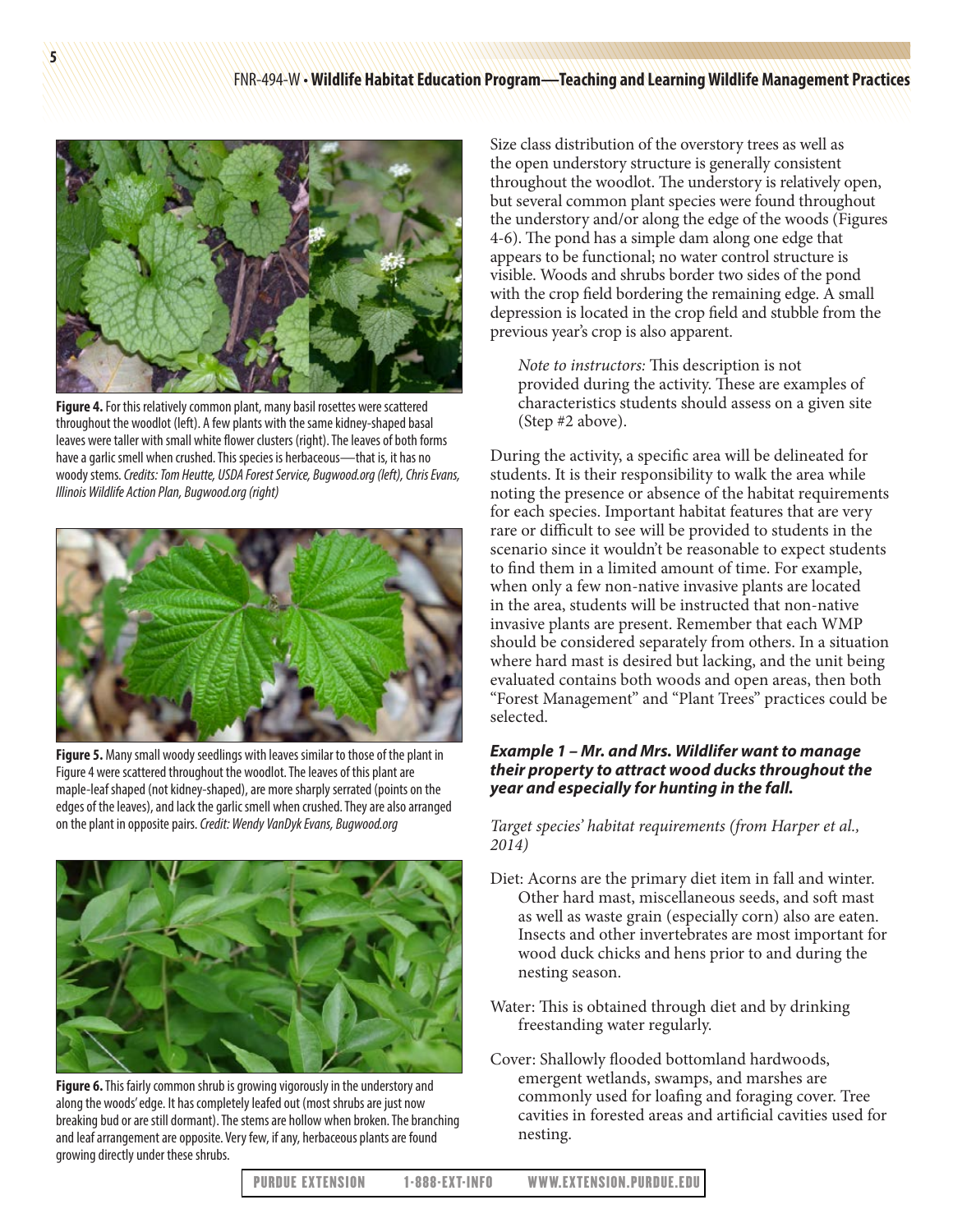#### *Selected WMPs1*

- Control Nonnative Invasive Vegetation—Most habitats in Indiana have some type of invasive vegetation that should be controlled. A list of Indiana's "Most Unwanted" invasive plants is located at [http://extension.entm.purdue.](http://extension.entm.purdue.edu/CAPS/) [edu/CAPS/.](http://extension.entm.purdue.edu/CAPS/) At a minimum, students should be able to identify Asian bush honeysuckle, autumn olive, Canada thistle, garlic mustard, Japanese honeysuckle, multiflora rose, and tall fescue. Species A (garlic mustard) and Species C (Asian bush honeysuckle) are both non-native invasive plants that should be controlled. The seedlings of maple-leafed viburnum (Species B), wild violets, and other plants are sometimes confused with garlic mustard. The leaves of garlic mustard have a garlic odor when crushed. Compared to native plants, invasive plants in general tend to leaf out earlier in the spring and drop leaves later in the fall. They also tend to grow in large groups and dominate a site or parts of a site.
- Create Snags—While there are a few large trees in the woods, none had obvious cavities. Since cavities may be limited, creating snags out of some of the larger diameter trees will facilitate cavity development. For wood ducks, the manual lists trees >12 inches in diameter as suitable. If no trees of this size or larger exist, this practice would not be selected.
- Forest Management—The woods was mostly comprised of soft-mast tree species. While wood ducks consume soft mast, hard mast (and especially acorns) is an important fall food source. Since the landowners are especially interested in hunting wood ducks, priority should be given to enhancing hard mast. Forest regeneration can help to provide more opportunity for the oaks and American beech trees. Timber stand improvement can be used to release the existing hard-mast trees from competing soft mast species. This would be especially important adjacent to the water.
- Leave Crop Unharvested—This practice will provide a high-energy food source during the fall and winter. Waste grain, especially corn, is eaten by wood ducks. This is especially important since the field is adjacent to the pond.
- Nesting Structures—Natural cavities are limited since most of the woods is made up of smaller diameter trees and the few large trees present lacked obvious cavities. This practice is appropriate where a lack of natural cavities may be limiting.
- Plant Food Plots—While the cornfield managed for waste grain serves as a food plot for wood ducks, it only provides food during the fall (remember, they want to

attract wood ducks throughout the year). Thus, adding plots that provide food during other parts of the year would be required. Even though there is no space to plant along the edges of the pond that border the woods (Figure 1), a food plot mix (e.g., smartweed) could be planted along the edge of the field that borders the other side of the pond, and/or within the small depression, since it may be seasonally wet.

- Plant Shrubs—Shrubs should not be planted in the woods, since there is not adequate sunlight for growth and development. Where additional shrub cover is needed in forested areas, "Forest Management" should be recommended. However, there is a lack of emergent vegetation along the edge of the pond. Although there is no space to plant along the edges of the pond that border the woods (Figure 1), shrubs planted along the edge adjacent to the crop field would provide soft mast. Plant shrubs for wood duck only when there is a lack of emergent woody vegetation in open areas that can be flooded.
- Plant Trees—Planting a mixture of species is usually recommended when mast production is the objective. Mast (acorns) is required by wood ducks and is currently limited on this site. Although there is no space to plant along the edges of the pond that border the woods (Figure 1), hard mast trees planted along the edge adjacent to the crop field would provide a future food source.
- Set-back Succession—"Forest Management" is used in woods to remove trees when permanent openings are not desired, which is the case here. However, prescribed burning would promote more herbaceous vegetation that provides seeds and insects—both dietary needs of wood ducks.
- Water Control Structures—This pond has no visible water control structure (and was not referenced in the scenario). This practice should be recommended when inadequate or no structure is present on an existing dam or dike. The management of water levels facilitates the management of the amount and type of aquatic vegetation in the pond, and the creation of shallow water areas and mud flats. Lowering the pond level may also allow for planting trees and shrubs that can withstand seasonal flooding.
- Wildlife or Fish Survey—This should be checked unless it is specifically addressed in the scenario.

<sup>1</sup> If the scenario explicitly stated that the field must remain in crop production to supply income, then Leave Crop Unharvested, Plant Shrubs, Plant Food Plots, and Plant Trees would not be selected for this example, because these practices would have to be done in the open field and would take ground out of production.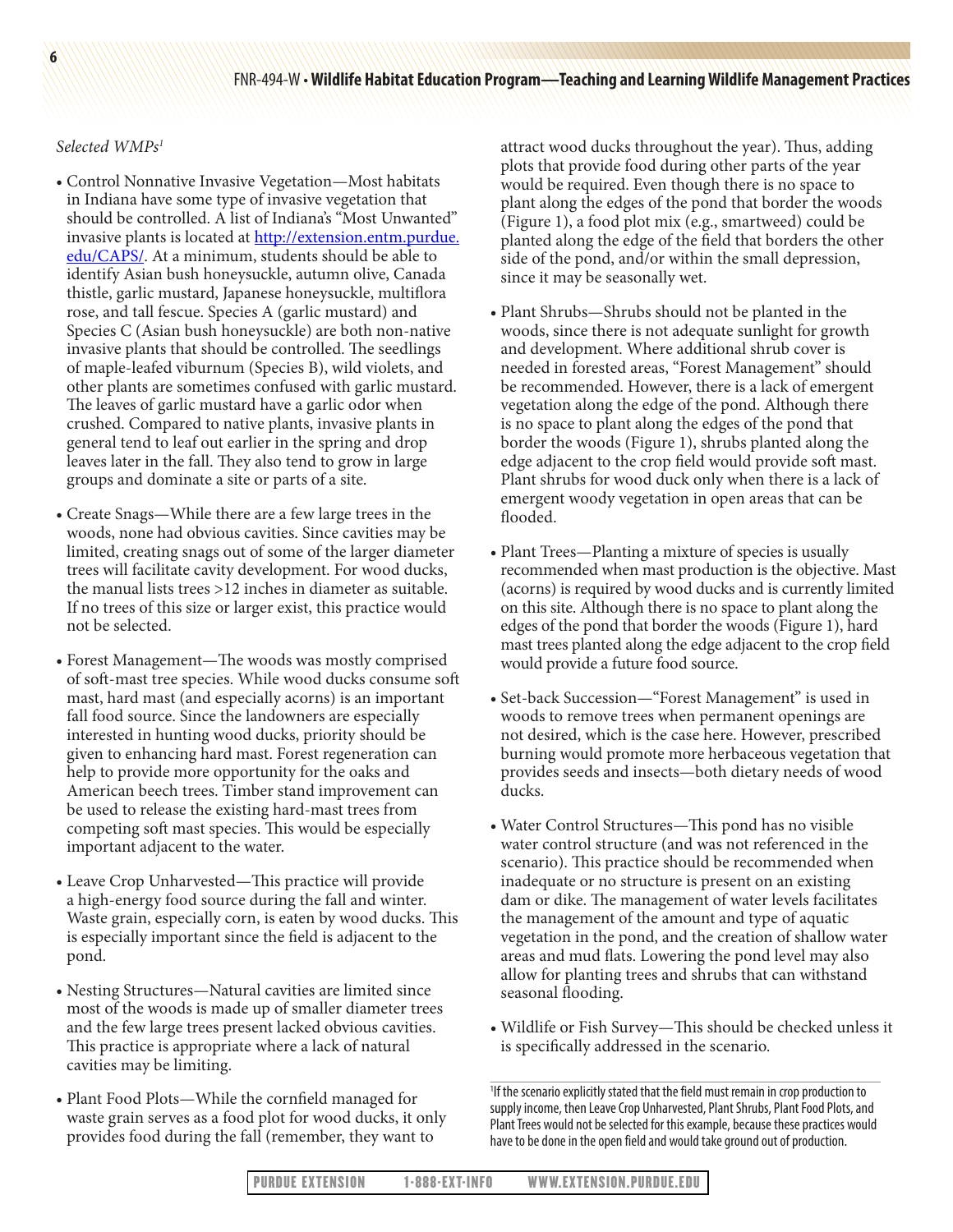*Unselected WMPs*

**7**

- Livestock Management—None observed on the area.
- Repair Spillway/Levee—Pond dam does not need repair.
- Tillage Management—Wood ducks readily consume waste grain (especially corn). Reducing or eliminating fall tillage can increase access to waste grain during the fall hunting season until planting. However, since no-till or delayed-till practices are already in place because stubble from previous crop is still present, it is not recommended in this case.
- Water Developments for Wildlife—An additional water source is not needed since the existing pond is functional and not in need of repair. "Water Developments for Wildlife" are recommended when "an additional water source is needed or when an existing water development for wildlife is essentially not functioning because it is in need of repair."

### *Example 2*

# *More northern bobwhites are desired. Although they have been seen in the area, little is known about their use of the property.*

#### *Target species habitat requirements (from Harper et al. 2014)*

Diet: Young quail eat insects and other invertebrates (such as spiders). Adult quail eat a variety of seeds (especially legumes, ragweed, crotons, lespedeza, etc.), green vegetation (mostly forbs), invertebrates, various crops (corn, soybeans, wheat, millets, grain sorghum), and mast (such as acorns and blackberries).

Water: Necessary water is obtained through the diet.

Cover: Quail need shrub cover for escape and thermoregulation throughout the year, perennial native grasses for nesting, and native forbs for brood rearing.

### *Selected WMPs2*

- Control Nonnative Invasive Vegetation—See explanation above for Example 1.
- Edge Feathering—Opening the canopy along the woods' edge adjacent to the field can increase shrubby, understory structure along the edge. The increase in shrubs will provide soft mast and insect production for food as well as escape cover for quail broods.
- Field Borders—Field borders are uncropped areas around crop fields or unhayed areas around hay fields designed

to provide nesting, brooding and escape cover for many wildlife species. Early successional areas dominated by forbs such as ragweed are commonly used for nesting and brooding quail. This is limiting on the site in its current state. Field borders would also increase useable space of the area.

- Leave Crop Unharvested—This practice will provide some access to the crop during the fall and winter, and provide bugging area along edge for broods. Corn, soybeans, and wheat are readily eaten by quail.
- Plant Food Plots—In its current state, the crop field will provide some waste grain in the fall and winter, which in turn will provide some seeds and insects along the existing woodland edge. Planting a food plot along the crop field edge adjacent to the woods would enhance spring/summer foods and brood habitat (seeds and invertebrates are limiting given the lack of early successional habitat).
- Plant Native Grasses and Forbs—Some agricultural crops can provide seasonal food for bobwhites, but they are not a substitute for diverse native plant communities. Perennial native grasses provide nesting habitat, while native forbs provide brood-rearing habitat. Converting a large portion of the crop field to native cover would benefit quail.
- Plant Shrubs—Shrubs should not be planted in the woods since there is not adequate sunlight for growth and development. Where additional shrub cover is needed in forested areas, "Forest Management" should be recommended. To enhance shrubs along the crop field edge, "Field Borders" and "Edge Feathering" should be recommended. However, this practice may be used to establish clumps of shrubs in fields and/or hedgerows that divide the field into smaller units.
- Set-back Succession—Prescribed burning in the woods would promote more herbaceous ground vegetation and set back woody plant succession. "Chainsawing" and "Root Plowing" may also be used to remove trees and convert hardwood forest to early successional habitat or open woods.
- Wildlife or Fish Survey—This should be checked unless it is specifically addressed in the scenario. Covey counts, whistle counts, point counts, and hunter harvest and observation data are used to estimate trends in populations.

<sup>&</sup>lt;sup>2</sup>If the scenario explicitly stated that the field must remain in crop production to supply income, then Field Borders, Leave Crop Unharvested, Plant Food Plots, Plant Native Grasses and Forbs, and Plant Shrubs would not be selected for this example because these practices would have to be done in the open field and would take ground out of production.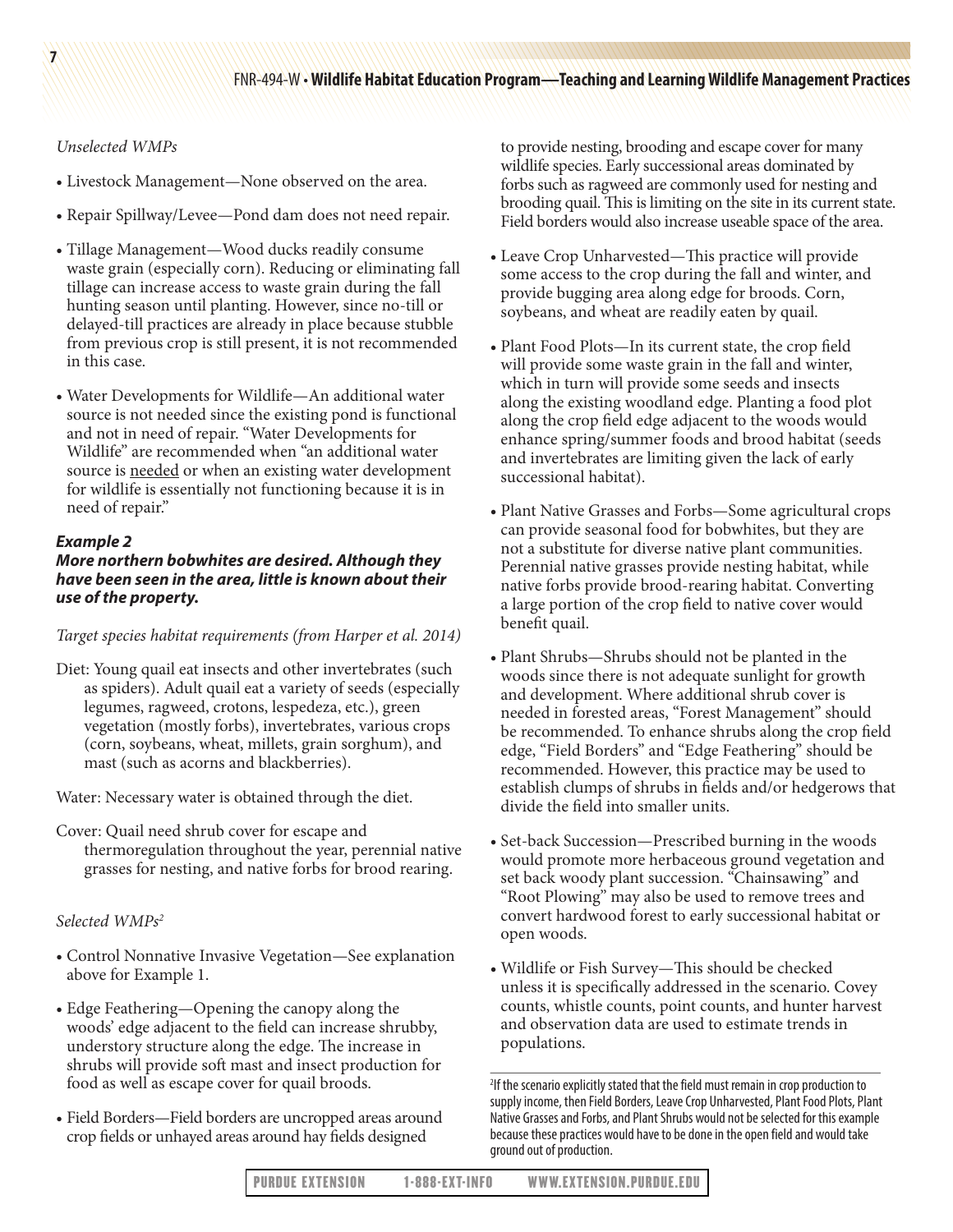### *Unselected WMPs*

- Conservation Easement—There is no apparent threat of real estate development or other major land-use change.
- Forest Management—Used to manage bobwhites in pine forests only. "Set-back Succession" is used to manage hardwood forests for bobwhites.
- Livestock Management—None observed on the area.
- Tillage Management—No-till or delayed-till practices are already in place, because stubble from previous crop is still present.
- Decrease Harvest—The habitat is not good for northern bobwhites in its current state, nor is there any indication given that the population is declining or hunting pressure has been excessive.

## **Conclusion**

The application of Wildlife Management Practices can be a challenging activity for students. Once students have a basic understanding of what each practice entails, the best way to learn this activity is to practice different scenarios for different wildlife species at a variety of sites. Ideally, this is done in a field setting so students can practice evaluating habitat requirements, but it can also be done in a classroom using pictures and verbal descriptions similar to those provided in this publication. During the activity, students simply select recommended WMPs on a score sheet. These answers actually represent a complex reasoning process to determine which WMPs should be marked and which should not. During practice, instructors should have students explain why they selected a given practice(s) and why they did not select others. Only through this repetitive process of evaluating different scenarios will students develop the skills to apply WMPs in a meaningful way, regardless of the site characteristics or management goals.

#### **Resources**

Indiana Wildlife Habitat Education CDE website [www.four-h.purdue.edu/WHEP/](http://www.four-h.purdue.edu/WHEP/)

4-H/FFA Judging Handbook (Current WHEP CDE rules and guidelines)

<http://www.four-h.purdue.edu/agjdghndbook/index.html>.

- Carroll, N. and Williams, R.N. 2015. Developing a Wildlife Habitat Management Plan. Purdue University Cooperative Extension Service Publication 4-H-991-W, West Lafayette, IN.
- Harper, C.; Elmore, D.; Williams, R.; Deck, A.; Chapman, R.; Clayton, M.; Avery, J.; Drake, D.; Eaton, S.; Frey, N.; Gourley, B.; Higginbotham, B.; and Mathenia, R. 2014. *Wildlife Habitat Education Program*, (C.A. Harper, editor), 335 p. Accessed from [www.whep.org](http://www.whep.org).
- Williams, R.N. and Carroll, N. 2015. Wildlife Habitat Education Program: Preparing for the Wildlife Challenge. Purdue University Cooperative Extension Service Publication FNR-509-W, West Lafayette, IN.

# **Acknowledgment**

Thank you to Rob Chapman, Jason Wade, Rod Williams, and Sam Zuckschwerdt for reviewing earlier drafts of this publication. Their thoughtful comments and suggestions greatly improved the final product.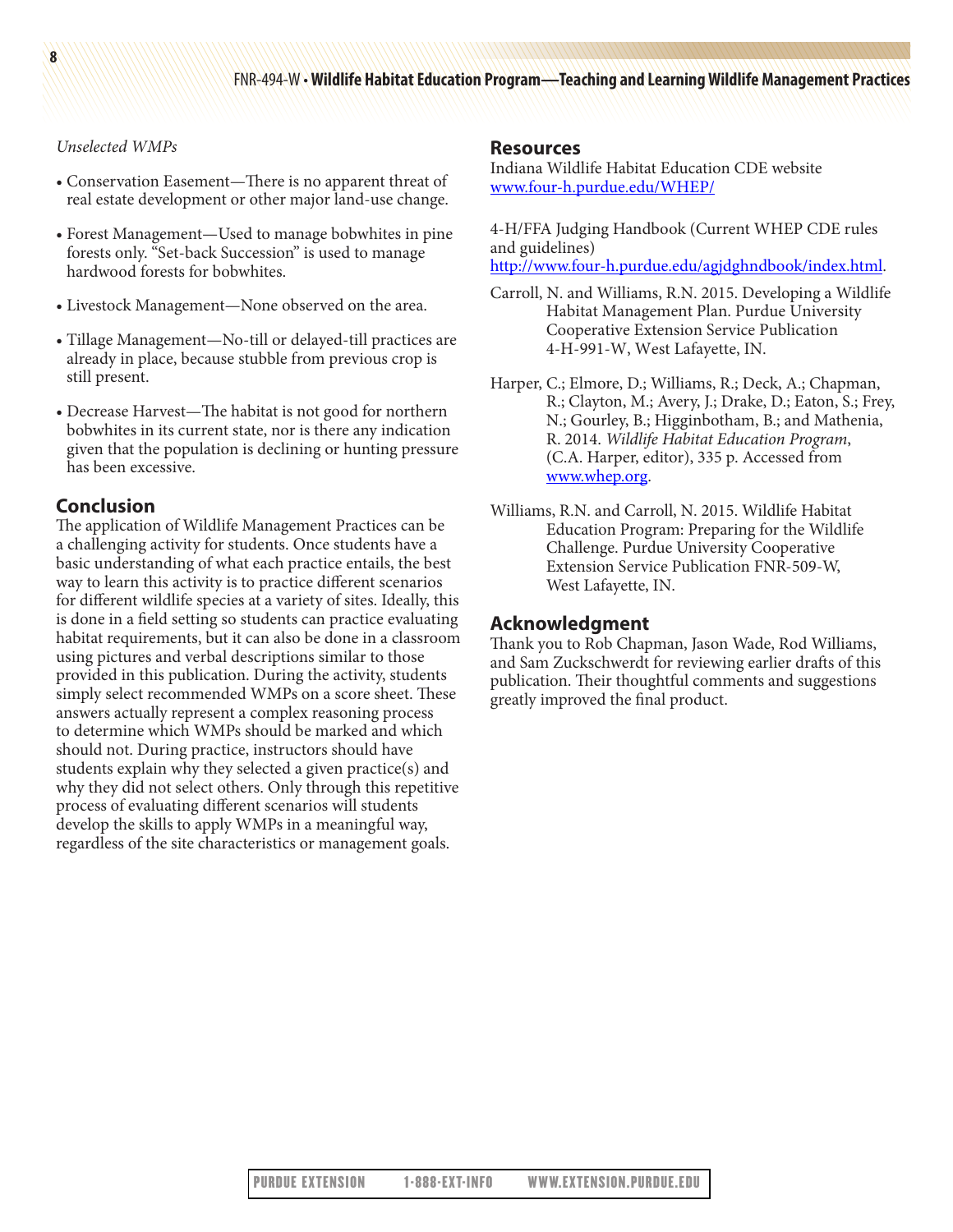|                                                |       | Indiana 4-H WHEP<br><b>Wildlife Management Practices</b> |            |                                             |   |       |    |    |  |  |  |  |  |
|------------------------------------------------|-------|----------------------------------------------------------|------------|---------------------------------------------|---|-------|----|----|--|--|--|--|--|
|                                                |       |                                                          |            |                                             |   |       |    |    |  |  |  |  |  |
| <b>Eastern</b>                                 |       |                                                          |            |                                             |   |       |    |    |  |  |  |  |  |
| <b>Deciduous</b>                               |       |                                                          |            |                                             |   |       |    |    |  |  |  |  |  |
| <b>Forest</b>                                  |       |                                                          |            |                                             |   |       |    |    |  |  |  |  |  |
| <b>Habitat Management Practices</b>            |       |                                                          |            |                                             |   |       |    |    |  |  |  |  |  |
| <b>Conservation Easement</b>                   | $($ ) | O                                                        | $\bigcirc$ | $\bigcirc$                                  | O | $($ ) | ∩  | () |  |  |  |  |  |
| <b>Control Nonnative Invasive Vegetation</b>   | ∩     | O                                                        | ∩          | O                                           |   | O     | 0  | 0  |  |  |  |  |  |
| <b>Create Snags</b>                            | ∩     | ∩                                                        | ∩          | C                                           |   | С     |    |    |  |  |  |  |  |
| <b>Delay Crop Harvest</b>                      |       | ∩                                                        |            |                                             |   |       |    |    |  |  |  |  |  |
| <b>Edge Feathering</b>                         | O     | ⊖                                                        | 7          | Ω                                           |   | ⊖     | 63 |    |  |  |  |  |  |
| <b>Field Borders</b>                           | ∩     | C                                                        |            |                                             |   |       |    |    |  |  |  |  |  |
| <b>Forest Management</b>                       |       | O                                                        |            |                                             |   |       | С  |    |  |  |  |  |  |
| Leave Crop Unharvested                         | ∩     | ∩                                                        | n          | ∩                                           |   | ◯     |    |    |  |  |  |  |  |
| <b>Livestock Management</b>                    | ∩     | ∩                                                        | ∩          | ∩                                           |   | ∩     | Ω  | ∩  |  |  |  |  |  |
| <b>Nesting Structures</b>                      | ∩     | ∩                                                        | ∩          | ◯                                           |   | ∩     | ∩  | ∩  |  |  |  |  |  |
| <b>Plant Food Plots</b>                        |       |                                                          |            |                                             |   |       |    |    |  |  |  |  |  |
| <b>Plant Native Grasses and Forbs</b>          |       |                                                          |            |                                             |   |       |    |    |  |  |  |  |  |
| <b>Plant Shrubs</b>                            | Ω     | $\left(\begin{array}{c} \end{array}\right)$              |            | ◠                                           |   | ⊖     | O  |    |  |  |  |  |  |
| <b>Plant Trees</b>                             | ∩     | €                                                        |            |                                             |   | ⊂     |    |    |  |  |  |  |  |
| Repair Spillway / Levee                        |       |                                                          |            |                                             |   |       |    |    |  |  |  |  |  |
| <b>Set-back Succession</b>                     | ∩     | ∩                                                        | ∩          | ∩                                           | ⌒ | ∩     | ∩  | ∩  |  |  |  |  |  |
| <b>Tillage Management</b>                      | ∩     | ∩                                                        | ∩          | O                                           | ◠ | ∩     | ∩  | ∩  |  |  |  |  |  |
| <b>Water Control Structures</b>                | ◯     | ◯                                                        | ∩          | O                                           |   | ◯     | O  | O  |  |  |  |  |  |
| Water Developments for Wildlife                |       |                                                          |            |                                             |   |       |    |    |  |  |  |  |  |
| <b>Population Management Practices</b>         |       |                                                          |            |                                             |   |       |    |    |  |  |  |  |  |
| <b>Decrease Harvest</b>                        |       | O                                                        |            |                                             |   |       |    |    |  |  |  |  |  |
| <b>Increase Harvest</b>                        | ∩     | ∩                                                        | ∩          | ∩                                           |   | C     |    |    |  |  |  |  |  |
| Wildlife Damage Management                     | ◯     | $\bigcirc$                                               | ()         | $\left(\begin{array}{c} \end{array}\right)$ |   | O     |    | () |  |  |  |  |  |
| Wildlife or Fish Survey                        | ∩     | ∩                                                        | ∩          | ∩                                           | ∩ | ∩     | ∩  |    |  |  |  |  |  |
| <b>Fish Pond / Stream Management Practices</b> |       |                                                          |            |                                             |   |       |    |    |  |  |  |  |  |
| <b>Construct Fish Pond</b>                     | ◯     | ∩                                                        | ∩          | ◯                                           | ∩ | ∩     | ∩  | ∩  |  |  |  |  |  |
| <b>Control Aquatic Vegetation</b>              | ∩     | ∩                                                        | ∩          | ∩                                           | ∩ | ∩     | ∩  |    |  |  |  |  |  |
| Fertilize / Lime Fish Pond                     |       | ∩                                                        |            |                                             |   |       |    |    |  |  |  |  |  |
| <b>Reduce Turbidity in Fish Pond</b>           | ∩     | ∩                                                        | ∩          | ∩                                           |   | ◯     | ∩  |    |  |  |  |  |  |
| <b>Restock Fish Pond</b>                       | ∩     | ∩                                                        | ∩          | ∩                                           | ∩ | ∩     | ∩  | ∩  |  |  |  |  |  |
| <b>Streams: Create Pools</b>                   | O     | O                                                        | O          | O                                           | ◯ | O     | Ω  | Ω  |  |  |  |  |  |
| Streams: Remove Fish Barriers                  |       |                                                          |            |                                             |   |       |    |    |  |  |  |  |  |

**Appendix 1.** Example blank score sheet for Wildlife Management Practices in the Eastern Deciduous Forest.